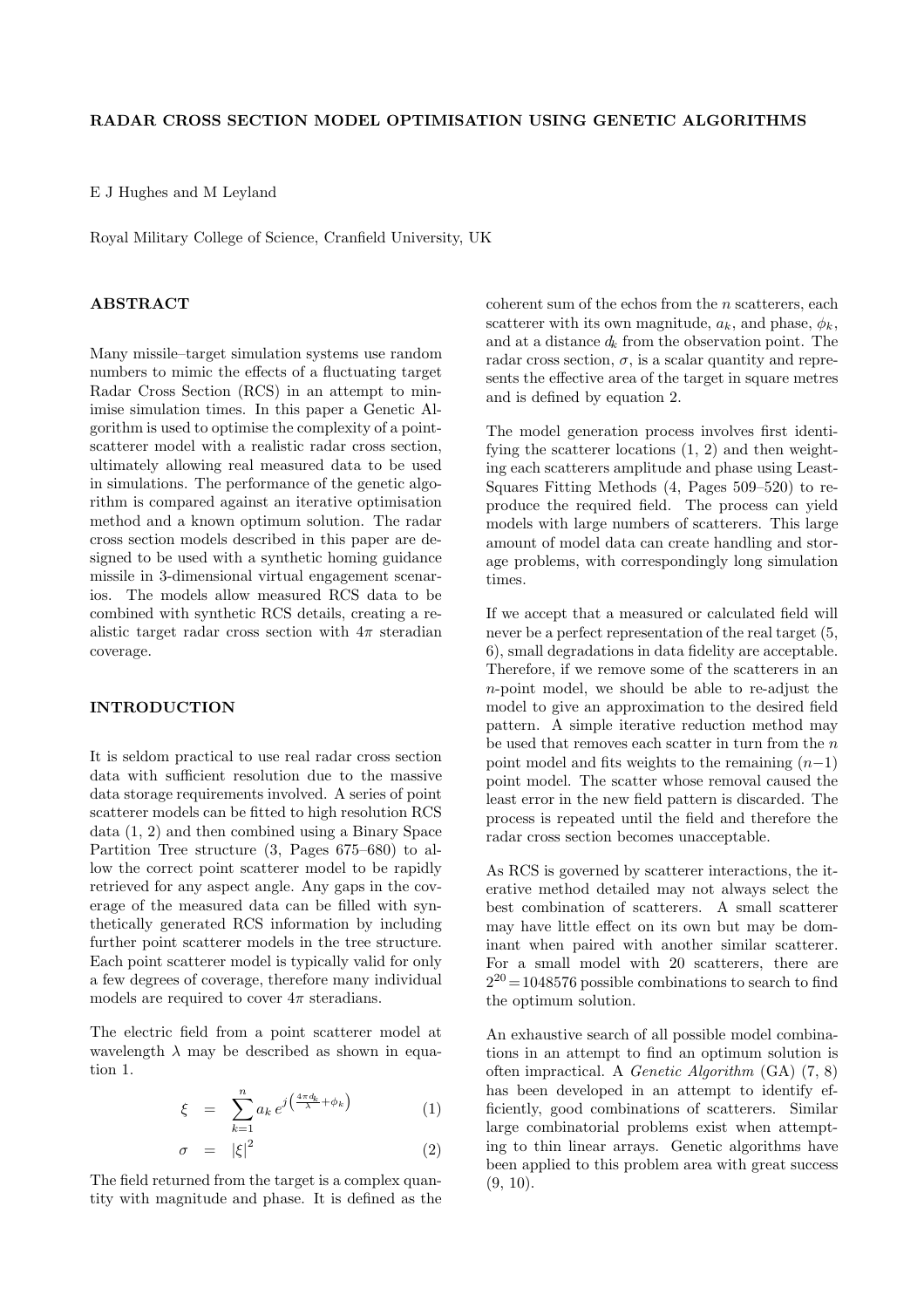### OPTIMISATION USING ITERATIVE **REDUCTION**

To achieve an optimised model, the required number of least influential scatterers has to be removed and the remaining points adjusted in an attempt to compensate for the loss. The iterative optimisation method developed is very fast and produces reasonable reduced models. The Least-Squares Method is used to fit scatterer amplitude and phase data whilst keeping the locations fixed. The scatterer that has the least influence is removed and a new set of coefficients fitted to compensate for the loss. The process is repeated, systematically reducing the model. The mean squared error of the optimised model field pattern compared with the original required pattern is calculated at each stage by applying equation 3, allowing the effects of the reduction to be monitored for the current region of optimisation. In equation 3,  $r_i$  is the complex field of the optimised model at point  $i; g_i$  is the required complex field; N is the number of data samples and  $E$  is a measure of the error.

$$
E = \frac{1}{N} \sum_{i=1}^{N} |r_i - g_i|^2
$$
 (3)

## OPTIMISATION USING GENETIC ALGORITHMS

Genetic Algorithms are designed to mimic the natural selection process through evolution and survival of the fittest. A population of M independent individuals is maintained by the algorithm, each individual representing a potential solution to the problem. Each individual has one chromosome. This is the genetic description of the solution and may be broken into  $n$  sections called *genes*. Each gene representing a single parameter in the problem, therefore a problem that has five unknowns for example, would require a chromosome with five genes to describe it.

The three simple operations found in nature, natural selection, mating and mutation are used to generate new chromosomes and therefore new potential solutions. Each individuals chromosome is evaluated at every generation using an objective function that is able to distinguish good solutions from bad ones and to score their performance. With each new generation, some of the old individuals die to make room for the new, improved offspring. Over several generations, the majority of the solutions represented by the individuals in the population will tend to lie around an optimal solution for a given environment. The exact rate at which the population converges to a single solution is determined by the nature of the problem and the structure of the genetic algorithm.

When used to solve numerical optimisation problems, genetic algorithms that have a large population tend to search areas spread across the entire optimisation surface before converging on a maximum or minimum depending on the problem. Thus, despite being very simple to code, requiring no directional or derivative information from the objective function and being capable of handling large numbers of parameters simultaneously, genetic algorithms can achieve excellent results.

# ALGORITHM CONSTRUCTION

For a 20-point point scatterer model, a chromosome with 20 genes has been used to define the model structure. Each gene can take the values 0 or 1 and corresponds to a specific scatterer in the model. If a gene is '1', the corresponding scatterer is present in the model, if it is '0', the scatterer is omitted. Scatterer locations are kept fixed, magnitudes and phases are fitted to the selected points using the Least Squares method each time a new individual is created.

The GA can be described by the following algorithm:

- 1. Create a population of  $M$  individuals, each having a chromosome with gene values chosen at random.
- 2. Assess the performance of each individual.
- 3. Rank individuals with respect to performance and assign a Fitness Value dependent on ranking.
- 4. Create a set of M parent individuals for breeding where the probability of being included in the set is proportional to fitness. This may lead to some individuals being chosen many times and others not at all.
- 5. Randomly pair parents and breed to form M offspring.
- 6. Randomly mutate some of the genes in the offspring chromosomes.
- 7. Create a random chromosome for any offspring with null chromosomes (all genes zero).
- 8. Offspring become new population, assess the performance of each individual.
- 9. Record best individual.
- 10. Repeat from step 3 for required number of generations.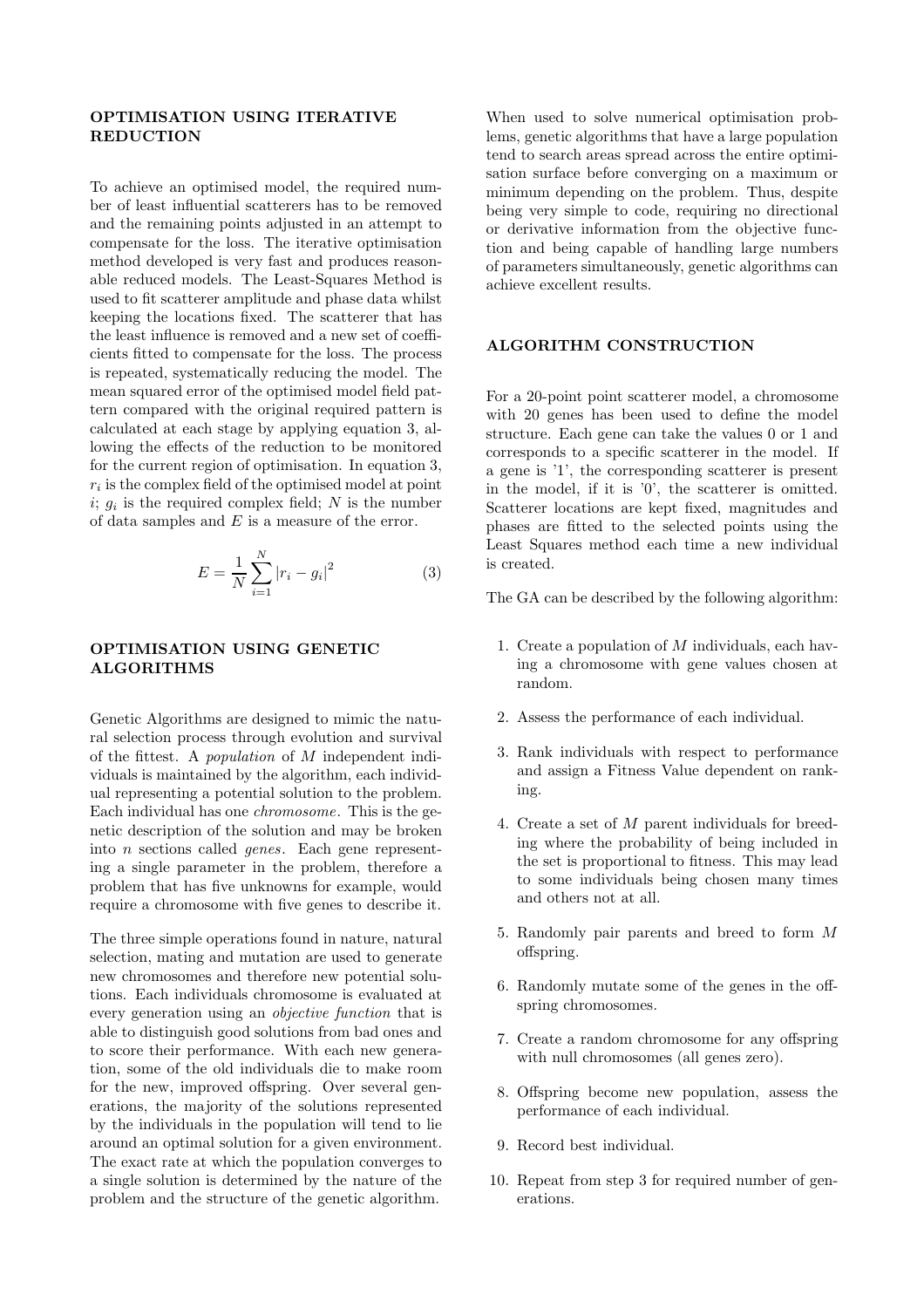The performance of each individual is calculated by first fitting weightings and phases using the Least Squares Method to the selected scatterers defined by its chromosome and then generating the N field pattern data samples for the region of optimisation. The generated and required field patterns are then compared using the cost function previously shown in equation 3 to give a measure of the error, E.

The genetic algorithm is designed to search for the best solutions for models with a specific number of points. This presents us with two objectives, to minimise the error,  $E$ , and to find a model with a specific number of scatterers. The algorithm is intended to be run repeatedly in an attempt to identify the best solutions for each size of model. These results will form a *Pareto Optimal Set* (11, Pages 197–201) where no single solution is better than any of the others when both objectives are taken into account. For example, models with large numbers of scatterers are undesirable but have a low error, while small models tend to have higher error but are more desirable for processing purposes.

An optimisation method called Goal Attainment may be used to combine the two requirements into a single objective for the algorithm to process. If we are trying to minimise the two functions, the method works by comparing them to some pre-determined goals and normalising the results. The maximum of the two values is then selected as the single objective to be minimised. This has the effect of pushing the functions down towards the set goals. The dominant function is therefore always the one that is proportionally furthest from its goal. The goals are set as the error, E, and number of scatterers achieved with the iterative method.

The standard goal attainment function has been modified in this algorithm to allow the number of scatterers in the model to be specified more precisely. An objective value,  $O(x)$  is calculated using a modified goal attainment multi-objective optimisation approach as shown in equation 4. This will reduce both the error and size of the model until a model of the correct size or smaller is found. The objective will then be based purely on field pattern error if the correct number of scatterers are present in the model. The two functions to be minimised are as described in equation 5. The function  $C_1$  is related to the difference in the modelled and required field patterns and  $C_2$  is related to the number of scatterers in the model.

$$
O(x) = \begin{cases} \max(C_1(x), C_2(x)) & , C_2(x) > 0 \\ C_1(x) & , C_2(x) \le 0 \end{cases}
$$
 (4)

$$
C_1(x) = \frac{E - G_1}{G_1}
$$
  
\n
$$
C_2(x) = \frac{\sum_{j=1}^{20} \chi(x)_j - G_2}{G_2}
$$
 (5)

 $G_2$ 

In equation 5,  $E$  is the error between the modelled and required field pattern,  $\mathcal{X}(x)_j$  is the j<sup>th</sup> gene of the 20-gene chromosome of individual x and  $G_1, G_2$ are the cost goals that the optimisation is to aim for.

The fitness value  $F(x)$  is assigned according to rank position  $p_x$  of individual x. The individual with the greatest  $O(x)$  (least fit) being assigned a rank position of 1 and the best individual being assigned rank position M. Equation 6 details the calculation of  $F(x)$ .

$$
F(x) = \frac{2(p_x - 1)}{M - 1}
$$
 (6)

A technique called Stochastic Universal Sampling (7, Page 57) is used to select  $M$  individuals at random from the population for breeding. Each individual has a probability of selection defined in equation 7.

$$
\text{Prob}(x \text{ selected}) = \frac{F(x)}{\sum_{i=1}^{M} F(i)} \tag{7}
$$

The individuals selected are paired up for breeding. Which individual pairs with which other is chosen at random to ensure a good genetic mix. A method of generating new chromosomes is used called Single Point Crossover (7, Page 38). Two new offspring are generated from each pair of parents by swapping sections of their chromosomes. A position in one parents chromosome is randomly chosen, dividing it into two sections. The second parents chromosome is then also divided at the same position. The chromosomes of the two parents may now be represented as the strings of genes  $[a_1 a_2]$  and  $[b_1 b_2]$ . The chromosomes of the two offspring may now be defined as  $[a_1 \, b_2]$  and  $[b_1 \, a_2]$ .

The GA is terminated after 100 generations and the best overall individual is recorded as the solution. A population of  $M = 25$  individuals was used for the experiments, therefore giving 2500 objective calculations for each run of the GA. As there are 20 different model sizes, 50,000 objective calculations are required to generate a set of models, compared to a total of 209 for the iterative method and  $2^{20} = 1048576$ for an exhaustive search. The exhaustive search method is computationally more expensive for problems with 16 or more scatterers.

#### RESULTS

Figure 1 shows the results of the fitting processes on the RCS as the model is thinned with a  $\pm 1^{\circ}$  region of optimisation. The comparisons are made using the Kolmogorov-Smirnov  $(K-S)$  statistical test (4, Pages 472–475) with 800 sample points in each data set. This test compares cumulative distribution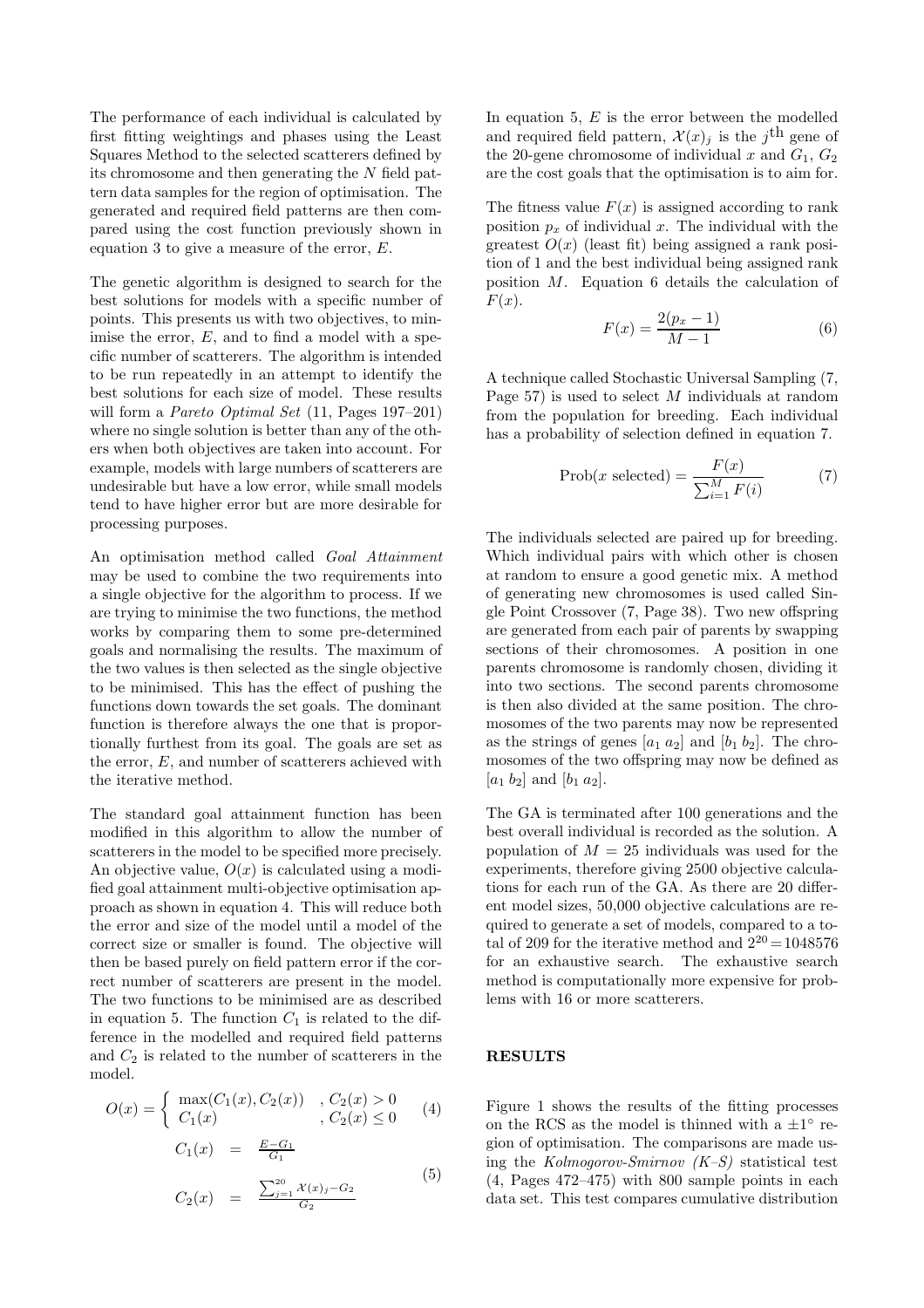curves and allows comparisons between the fitting process over different angular intervals to be compared easily. A  $\pm 1^{\circ}$  angle of interest is chosen for demonstration purposes as this allows a relatively small 20-point model to be used. The 5% and 20% levels of significance (fair and high) have been drawn on the graph for comparison.

For the iterative method, the K–S values of the eleven and twelve point models straddle the two significance levels. The better model (with twelve points) is chosen as the optimised model. Figure 2 shows the field pattern plots from the twelve point reduced model to indicate resulting fidelity. The solid line denotes the pattern from the twelve point model while the broken line is the original field.

The Genetic Algorithm performs significantly better. A fair model may be represented by six scatterers and a good model by eight, rather than the twelve point model chosen by the iterative method. The results are compared against the ideal results generated by performing an exhaustive search for the 20-point model. Table 1 summarises the optimisation results.

| TABLE 1 - Best Model Sizes For Different |  |  |  |
|------------------------------------------|--|--|--|
| Reduction Methods                        |  |  |  |

|                       | No. of Scatterers |  |                        |
|-----------------------|-------------------|--|------------------------|
| $K-S$ Fit             |                   |  | Ideal   GA   Iterative |
| Fair $(K-S < 1.3580)$ |                   |  |                        |
| High $(K-S < 1.0727)$ |                   |  | 19                     |

# CONCLUSIONS

Point scatterer models allow complex RCS patterns to be recreated quickly and efficiently but fitting real RCS data to point scatterer models may result in models with very large numbers of scatterers.

A model with a large number of scatterers may be optimised by removing the least significant points and adjusting the weights on the others to compensate for the loss. An iterative optimisation method where the scatterer that has least effect is removed at each cycle can provide a quick but crude model reduction. A Genetic Algorithm has been proposed that provides superior solutions but at the expense of increased processing overhead. The computation time is  $\frac{1}{20}$  of that required for an exhaustive search of a 20-point model. Slightly larger models should not require larger populations or increased numbers of generations to achieve good results, therefore, for a 30-point model, the computational effort would be  $\frac{1}{21475}$  of the exhaustive search, a significant saving. The optimisation tests suggest that although the the-

oretical minimum number of scatterers needed to represent a 3-dimensional target is four, a realistic reproduction of the RCS can be generated with six or more.

## **REFERENCES**

- 1. Bhalla, R. and Ling, H., 1996. "Threedimensional scattering centre extraction using the shooting and bouncing ray technique". IEEE Transactions on Antennas and Propagation, 44(11), 1445–1453.
- 2. Breuille, C. L. and Caille, E., 1994. "Modeles multi-points brillants de signatures radar de cibles". In Radar International Conference, pages 325–329, Paris, France. Soc. Electr. & Electron.
- 3. Foley, J. D., van Dam, A., Feiner, S. K., and Hughes, J. F., 1990. "Computer Graphics: Principles and Practice". Addison-Wesley, 2nd edition.
- 4. Press, W. H., Flannery, B. P., Teukolsky, S. A., and Vetterling, W. T., 1989. "NUMERICAL RECIPES The Art Of Scientific Computing (FOR-TRAN Version)". Cambridge University Press.
- 5. Turner, S. D., 1990. "RESPECT: rapid electromagnetic scattering predictor for extremely complex targets.". IEE Proceedings, Part F, 137(4), 214–220.
- 6. Williams, J. M., 1990. "Radar cross-section of large structures with complex microgeometry.". IEE Proceedings, Part F, 137(4), 221–228.
- 7. Michalewicz, Z., 1992. "Genetic Algorithms + Data Structures = Evolution Programs". Springer– Verlag, 2nd edition.
- 8. Heitkötter, J. and Beasley, D., 1996. "The hitch-hiker's guide to evolutionary computation: A list of frequently asked questions (FAQ)". USENET:comp.ai.genetic, available from anonymous ftp at rtfm.mit.edu:/pub/usenet/news .answers/ai-faq/genetic/.
- 9. Haupt, R. L., 1994. "Thinned arrays using genetic algorithms". IEEE Transactions on Antennas and Propagation, 42(7), 993–999.
- 10. Haupt, R. L., 1995. "An introduction to genetic algorithms for electromagnetics". IEEE Antennas and Propagation Magazine, 37(2), 7–15.
- 11. Goldberg, D. E., 1989. "Genetic Algorithms in Search, Optimization, and Machine Learning". Addison-Wesley Publishing Company, Inc.